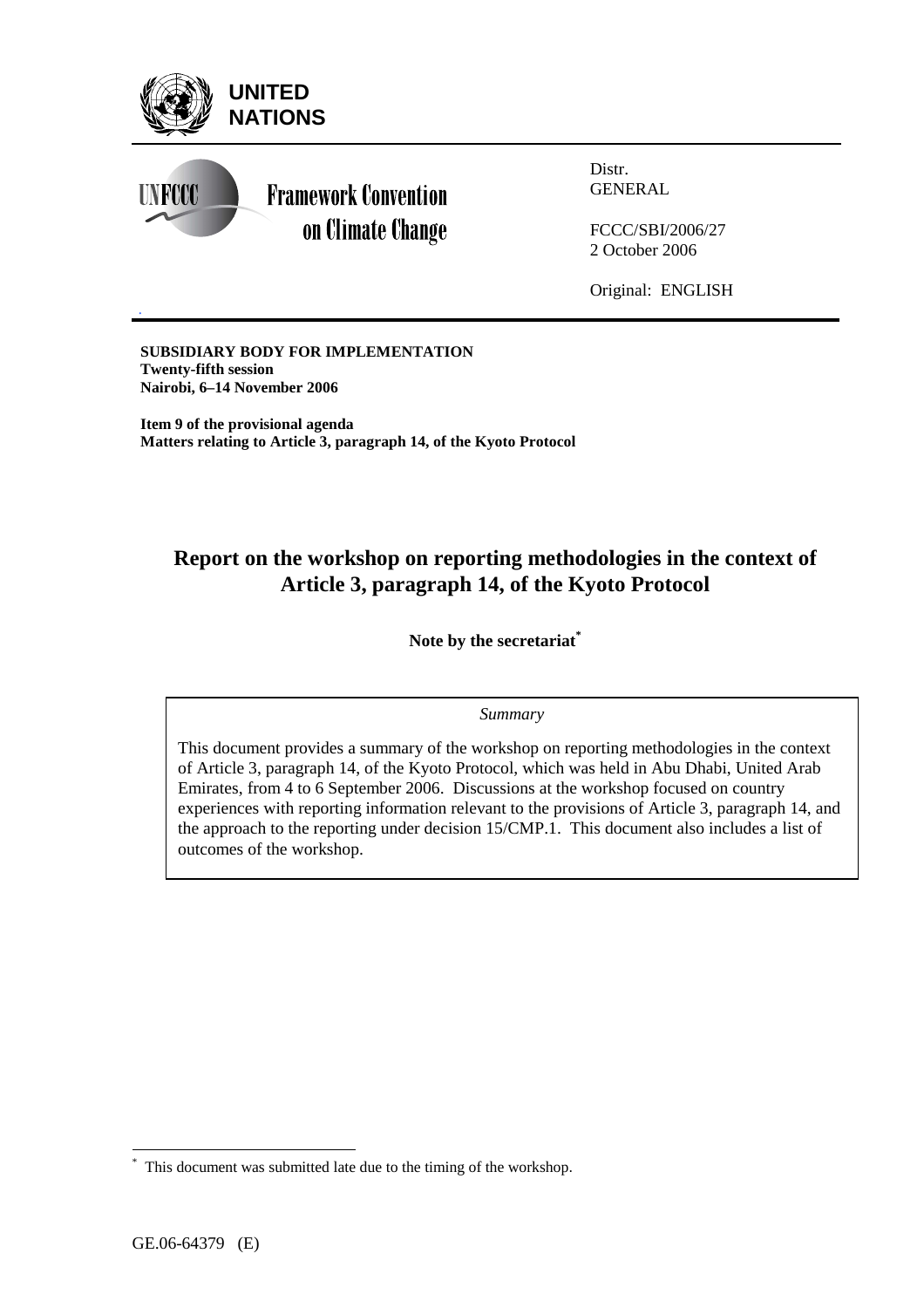#### **CONTENTS**

|     |                 |                                                                                                                           | Paragraphs     | Page           |
|-----|-----------------|---------------------------------------------------------------------------------------------------------------------------|----------------|----------------|
| L   |                 |                                                                                                                           | $1 - 4$        | 3              |
|     | A.              |                                                                                                                           |                | 3              |
|     | <b>B.</b>       |                                                                                                                           | $2 - 3$        | 3              |
|     | C.              | Possible action by the Subsidiary Body for Implementation.                                                                | $\overline{4}$ | 3              |
| П.  |                 |                                                                                                                           | $5 - 6$        | 3              |
| Ш.  |                 |                                                                                                                           | $7 - 26$       | 4              |
|     | А.              |                                                                                                                           | $7 - 9$        | $\overline{4}$ |
|     | <b>B.</b>       | Experiences with reporting of information relevant to the<br>provisions of Article 3, paragraph 14, of the Kyoto Protocol | $10 - 18$      | $\overline{4}$ |
|     | $\mathcal{C}$ . | Components and characteristics of reporting methodologies                                                                 | $19 - 26$      | 6              |
| IV. |                 |                                                                                                                           | $27 - 28$      | 7              |
|     |                 | Annex                                                                                                                     |                |                |
|     |                 |                                                                                                                           |                | 9              |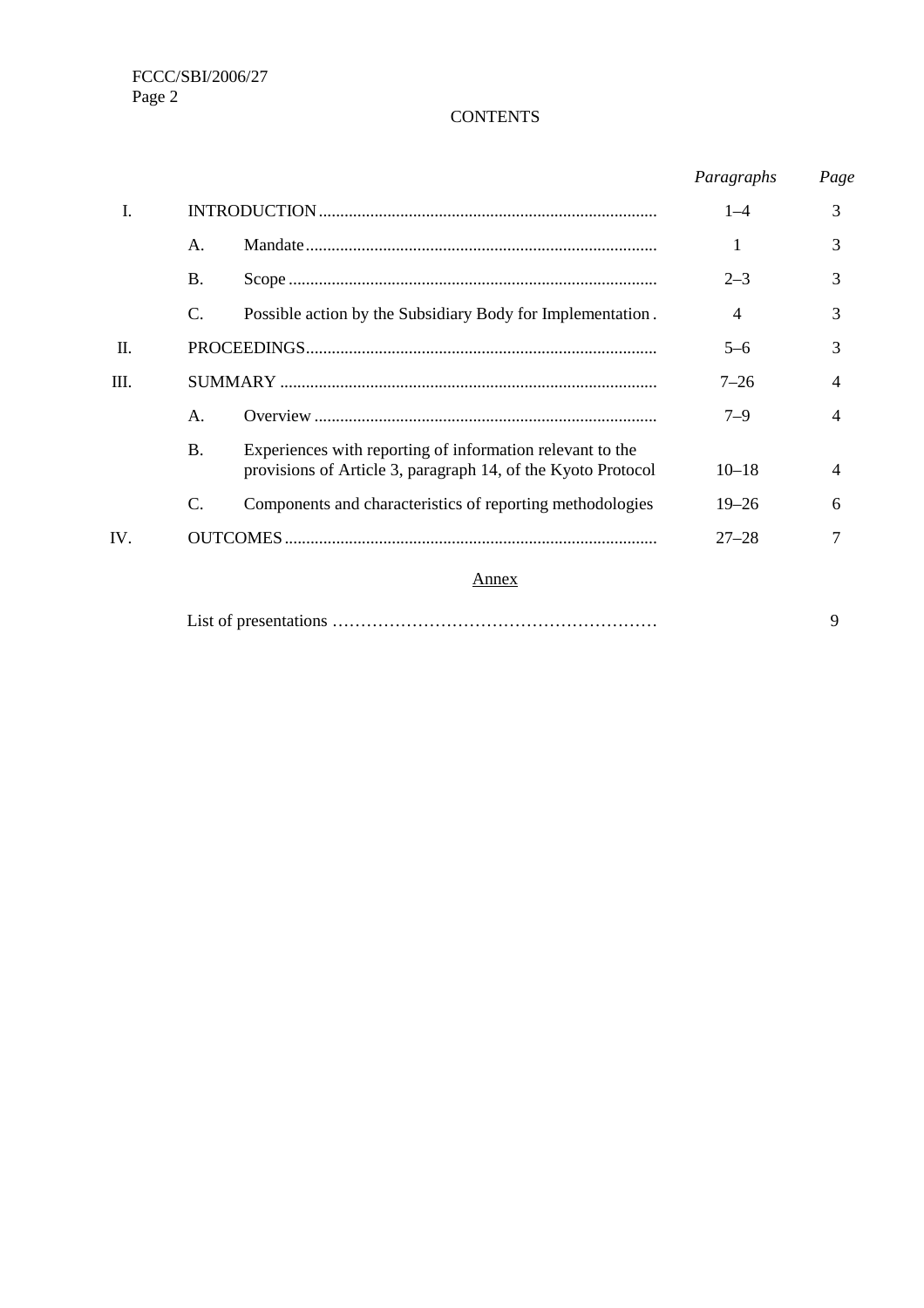## **I. Introduction**

#### **A. Mandate**

1. The Conference of the Parties serving as the meeting of the Parties to the Kyoto Protocol (COP/MOP), by its decision 31/CMP.1, requested the secretariat to organize before its second session a workshop on reporting methodologies on ways to minimize adverse social, environmental and economic impacts on developing country Parties of the implementation of policies and measures by Parties included in Annex I to the Convention (Annex I Parties) in achieving their quantified emission limitation and reduction commitments under Article 3, paragraph 1, of the Kyoto Protocol.

#### **B. Scope**

2. This note provides information on the workshop organized by the secretariat under the guidance of the Chair of the Subsidiary Body for Implementation (SBI) in response to the above mandate. It includes an overview of the proceedings and presents the workshop outcomes, which are summarized in chapter IV below.

3. Although the workshop focused on the identification of reporting methodologies, discussions also covered other related information, such as descriptions of mitigation policies and measures by Annex I Parties, as well as elements relating to a possible implementation process in accordance with Article 3, paragraph 14, of the Kyoto Protocol (Article 3.14).

#### **C. Possible action by the Subsidiary Body for Implementation**

4. In accordance with decision 31/CMP.1, paragraph 12, the SBI and the Subsidiary Body for Scientific and Technological Advice are requested to consider the output of the workshop and to make recommendations thereon to the COP/MOP at its second session.

### **II. Proceedings**

5. The secretariat, in collaboration with the Environment Agency of Abu Dhabi, organized the workshop in Abu Dhabi, United Arab Emirates (UAE), from 4 to 6 September 2006. The workshop was co-chaired by Mr. Al Waleed Hamad Al-Malik (UAE) and Ms. Eva Jensen (Denmark) on behalf of Mr. Thomas Becker, Chair of the SBI. It was attended by 32 experts representing Parties, international organizations and non-governmental institutions.<sup>1</sup>

6. The workshop was organized into four sessions. The first included the welcome addresses, introductions and background presentation. In the second session, presentations were made by representatives of Parties on their experiences with reporting information relating to Article 3.14. Each presentation was discussed at length and presenters responded to questions. A panel discussion was held in the third session. The panel included representatives of Ghana, Japan, Saudi Arabia and the European Commission. In the final session, the co-chairs presented a summary of the workshop outcomes.

 $\overline{a}$  $1$  The agenda, background paper and presentations are available on the UNFCCC website at: <http://unfccc.int/adaptation/adverse\_effects\_and\_response\_measures\_art\_48/items/3744.php>. The list of presentations is included in the annex to this document.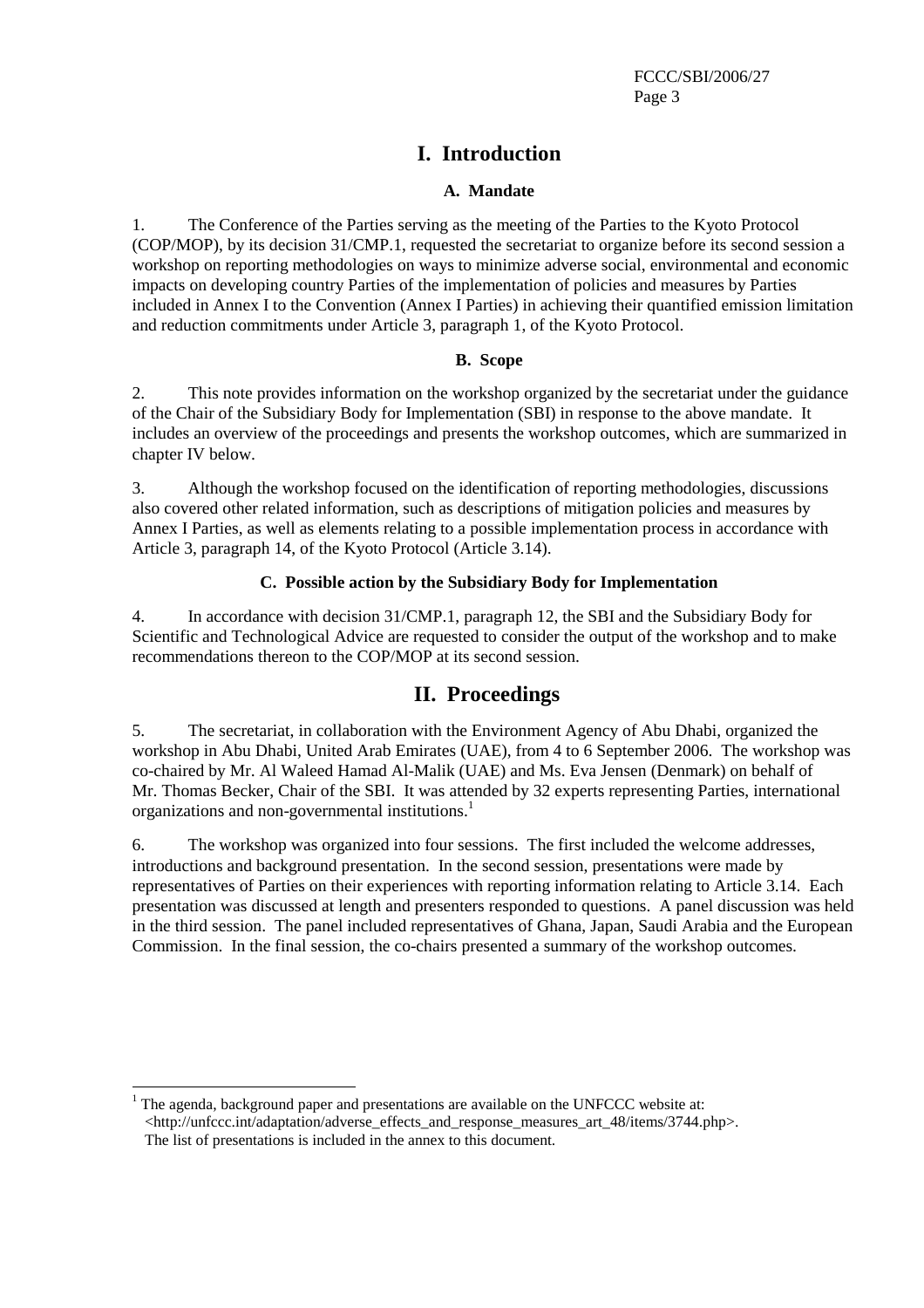### **III. Summary**

#### **A. Overview**

7. The background presentation covered the nature of the requirements for reporting information on Article 3.14 of the Kyoto Protocol and the associated decisions of the COP/MOP. The presentation recalled that Article 3.14 stipulates that each Annex I Party should strive to implement its reduction commitments in such a way as to minimize adverse social, environmental and economic impacts on developing country Parties, particularly those identified in Article 4, paragraphs 8 and 9, of the Convention.

8. In the context of the mandate of this workshop, decision 31/CMP.1, paragraph 3, requested Annex I Parties to submit information relating to the provisions of Article 3.14, as part of their annual inventories. In paragraph 8 of the decision the COP/MOP agreed that Parties included in Annex II to the Convention, and other Parties included in Annex I in a position to do so, should give priority in implementing their commitments under Article 3.14 to the following six actions:

- (a) The progressive reduction or phasing out of market imperfections, fiscal incentives, tax and duty exemptions and subsidies in all greenhouse gas (GHG) emitting sectors, taking into account the need for energy price reforms to reflect market prices and externalities, in pursuit of the objective of the Convention;
- (b) Removing subsidies associated with the use of environmentally unsound and unsafe technologies;
- (c) Cooperating in the technological development of non-energy uses of fossil fuels, and supporting developing country Parties to this end;
- (d) Cooperating in the development, diffusion and transfer of less greenhouse-gas-emitting advanced fossil-fuel technologies, and/or technologies relating to fossil fuels that capture and store GHGs, and encouraging their wider use; and facilitating the participation of the least developed countries and other Parties not included in Annex I to the Convention (non-Annex I Parties) in this effort;
- (e) Strengthening the capacity of developing country Parties identified in Article 4, paragraphs 8 and 9, of the Convention for improving efficiency in upstream and downstream activities relating to fossil fuels, taking into consideration the need to improve the environmental efficiency of these activities;
- (f) Assisting developing country Parties which are highly dependent on the export and consumption of fossil fuels in diversifying their economies.

9. Decision 15/CMP.1 includes an annex containing the guidelines for the preparation of information required under Article 7 of the Kyoto Protocol, with a section on reporting on the minimization of adverse impacts in accordance with Article 3.14, as supplementary information in Parties' annual inventories. Paragraphs 23 and 24 of the annex to this decision echo the provisions contained in paragraphs 3 and 8 of decision 31/CMP.1.

#### **B. Experiences with reporting of information relevant to the provisions of Article 3, paragraph 14, of the Kyoto Protocol**

10. The background presentation and a number of representatives from Annex I Parties provided information indicating that Parties have reported on a number of elements relevant to Article 3.14.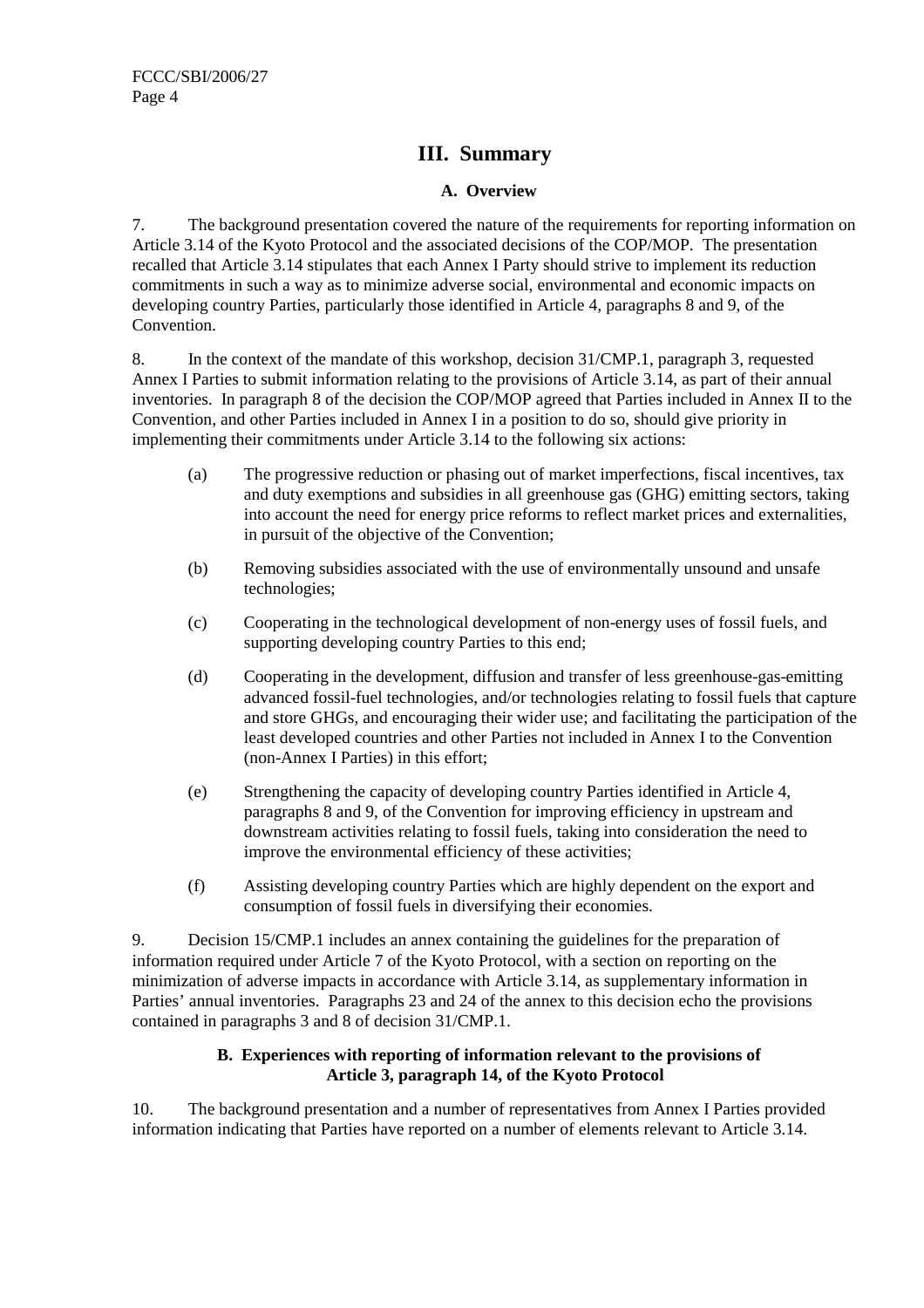11. A preliminary survey of the fourth national communications and reports demonstrating progress (RDPs) under the Kyoto Protocol from Annex I Parties showed that they contain numerous examples of information relevant to Article 3.14. Several national communications and RDPs discuss the obligations under Article 3.14 in general terms. Some convey a view that the specific characteristics of the Kyoto Protocol and its flexibility mechanisms are already aimed at minimizing adverse impacts. France and the United Kingdom of Great Britain and Northern Ireland reported that they were in the process of developing assessment methodologies for adverse impacts relating to response measures.

12. As regards the priority actions mentioned in paragraph 24 of the guidelines annexed to decision 15/CMP.1, most of the reports surveyed described actions to reduce market imperfections (action (a)) and reported on the implementation of market-based measures such as the levying of taxes on products to internalize environmental externalities and the deregulation of electricity and gas markets. Parties also reported on cooperation between Annex I Parties and developing countries on the minimization of adverse environmental impacts in the production, distribution and consumption of fossil fuels – the so-called greening of fossil fuels (action (d)). In addition, many Parties reported on their support for industrial energy efficiency in developing countries (action (e)).

13. Participants representing the European Commission informed the workshop on the implementation of, and reporting under, the Kyoto Protocol by the European Community. With regard to domestic action, the European Community is implementing its commitments by targeting multiple gases and sectors and by using market-based mechanisms. Internationally, the European Community is cooperating on mitigation with key developing countries and supporting the most affected developing countries in their adaptation efforts. In this regard the European Community has undertaken a number of initiatives under the various priority areas. In the area of carbon capture and storage (action (d)) the Community is cooperating with developing countries in projects such as  $CACHET$ ,<sup>2</sup> which seeks to enhance carbon dioxide capture and hydrogen production from gaseous fuels. In the priority area on energy efficiency, the European Community has a number of ongoing and new partnerships with countries and regions, such as Africa, China, India, Latin America and the Gulf Cooperating Council, which includes Bahrain, Kuwait, Oman, Qatar, Saudi Arabia and UAE.

14. One presentation reported on the results of Japan's policies and measures in the area of technology development, transfer and diffusion (actions (c) and (d)) and indicated that these actions are likely to facilitate considerable emission reductions in the future. In the area of support for economic diversification (action (f)), Japan is undertaking several initiatives with a view to establishing and enhancing an enabling environment for attracting foreign direct investment and technological assistance from abroad.

15. Some participants elaborated on a number of general and specific challenges that could be faced in reporting under Article 3.14. For example, they noted that the impacts of mitigation measures may vary among developing countries, with some least developed countries being vulnerable to increasing fuel prices, whereas countries dependent on fuel exports are vulnerable to decreasing prices. It is possible that a Party may report on measures that it deems helpful in reducing adverse impacts in one group of countries while the opposite is happening in another group of countries. It is therefore important to take these differences into account when reporting under Article 3.14. Another challenge is the difficulty in identifying information in the national communications from non-Annex I Parties that would be relevant to this article.

16. Despite these challenges one participant highlighted that her country (an Annex I Party) is already considering the actions in decision 31/CMP.1, paragraph 8, in addressing the progressive reduction of market imperfections, fiscal incentives and subsidies (action (a)), as well as in deregulating

 $2$  See <http://www.cachetco2.eu>.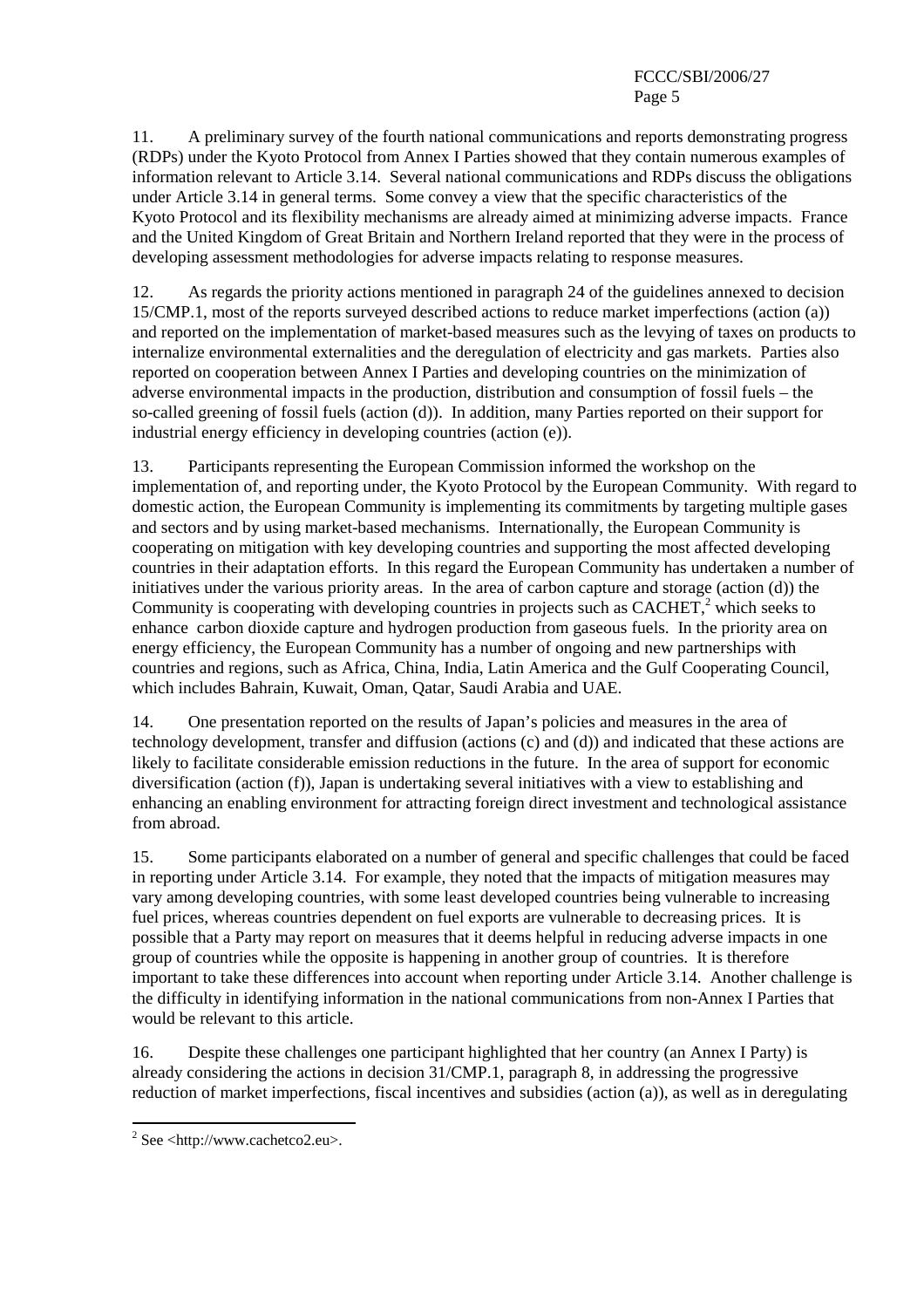#### FCCC/SBI/2006/27

Page 6

its electricity market. In Germany, relevant policies and measures are reported in a systematic compilation of measures included in the comprehensive national climate protection programmes (2000 and 2005) and in periodic compilations of the Interministerial Working Group on  $CO<sub>2</sub>$  Reduction. As regards strengthening the capacity of non-Annex I Parties to improve efficiency (action (e)), Annex I Parties see the clean development mechanism as an instrument to foster investment and the transfer of energy efficient technologies and processes.

17. Although all the presentations by representatives of Annex I Parties reflected efforts to report on information relating to Article 3.14, one participant informed the workshop that his country was undergoing a major review of climate change policy and that it was premature to indicate how the reporting obligations would be undertaken. Another participant from a Party with an economy in transition informed the workshop that his country has no resources to consider policies that target reporting on Article 3.14. However, he added that because his country has integrated into the European Union, it would have to fulfil related obligations, including those on reporting under this article.

18. Some participants from non-Annex I Parties expressed their wish to see the elaboration and evolution of the reporting methodologies. One participant mentioned that non-Annex I Parties have noted that some of the policies that are being undertaken in Annex I Parties may be unfovourable to the economic development of developing countries. He felt that in reporting on these policies and measures, Parties should provide the cost and span of implementation of each, as well as the anticipated reduction of GHG emissions and the findings of qualitative and quantitative analyses of impact assessments on countries and sectors. He identified the following series of steps as exemplifying a possible implementation process in accordance with Article 3.14: reporting requirements; qualitative and quantitative methodologies for policy impact assessment; examination of implemented policies and measures; assessment of future policies and measures; status of implementation of agreed priority actions; funding; insurance; transfer of technology; further actions; guidelines to determine if Annex I Parties are striving to minimize adverse effects; and compliance.

#### **C. Components and characteristics of reporting methodologies**

19. A panel of participants selected by the co-chairs was asked to discuss the following questions:

- (a) Which reporting methodologies have been identified?
- (b) What should be the components or characteristics of the methodologies to be used for reporting on Article 3.14?

20. One panellist envisaged a reporting format that would utilize a table, a template, a narrative, or a combination of these, and would be guided by the need for consistency, transparency, comparability, accuracy and completeness. He reiterated the elements mentioned in paragraph 18 above and emphasized the view that the reporting on Article 3.14 should be undertaken through a learning-by-doing process because such reporting was relatively new.

21. Another panellist was of the view that, as an initial step, countries could assess the impacts of bilateral cooperation vis-à-vis the impacts of response measures. In order for the reporting by Annex I Parties to be useful for the review process, he felt that the approach should be in line with the review guidelines under decision 22/CMP.1, annex, Part VI. He also raised the need for non-Annex I Parties to report on the impacts they are experiencing.

22. Some panellists felt that the COP/MOP has already provided sufficient guidance on the reporting methodologies through decision 15/CMP.1 (guidelines, paragraphs 23–26), which, in their view, provides an excellent framework. They stressed that Annex I Parties have been requested only to "strive" to minimize the adverse impacts. They felt that trying to analyse the impact of each policy being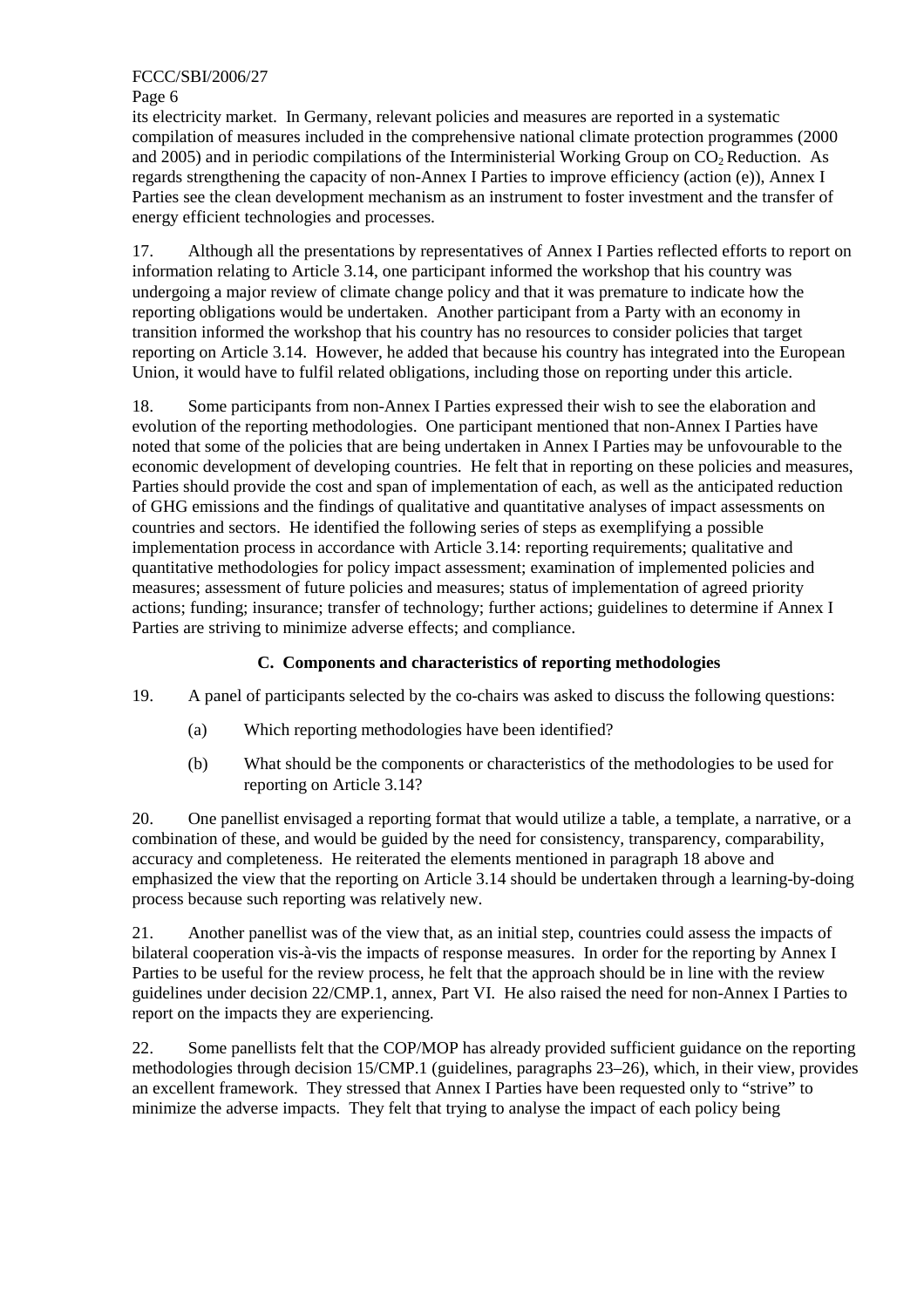undertaken by each Annex I Party was not realistic and would place an unnecessary burden on the process. They also reiterated the assertion that any analysis of the impact of policies should be considered in an integrated manner before reporting is done.

23. One participant felt that there was a need to take note of the differences between the various groups of developing countries. He felt that the least developed countries were likely to be most affected, and therefore careful reporting on the likely impacts in these countries was required.

24. Some participants recalled the lessons learned from using reporting and review guidelines under the Convention. These guidelines range from open-ended narrative formats to formats including highly specific quantitative requirements as in the inventory reporting guidelines.

25. Many participants supported narrative reporting, which could provide a flexible assessment of the overall impact of policies and measures taken across sectors and gases. As the reporting is mandated for a broad spectrum of activities, it requires a balance between the needs and impacts of mitigation.

26. Some participants from Annex I Parties highlighted the importance of cooperating and holding dialogues with developing country Parties when undertaking mitigation measures. This would also help Annex I Parties adopt a learning-by-doing approach, bearing in mind that the reporting methodologies need not be applied before 2010. Other participants stressed that Parties should agree on the content and initial format of reporting methodologies now with the possibility of reviewing and improving them at a later stage. Some participants suggested that further workshops might have to be held with a view to concluding this matter.

### **IV. Outcomes**

27. Participants came up with the following list of considerations they felt were important in reporting under Article 3.14:

- (a) Consistent with the objectives of the reporting guidelines under decision 15/CMP.1, participants reiterated the importance of consistency, transparency, comparability, accuracy and completeness;
- (b) The reporting process should be informed by relevant reporting experiences;
- (c) The information reported could take the form of a narrative report, a tabular representation, or a combination of both;
- (d) The information should be included under a single section of the annual inventory report;
- (e) As the level of detail of the information would depend on national circumstances and the nature of the policies and measures, the information could be presented in qualitative or quantitative form or in a combination of both;
- $(f)$  Information on impacts on specific regions, categories of countries<sup>3</sup> and sectors in developing countries could also be presented, as appropriate;
- (g) Information reported could focus on individual policies, on groups of policies and policies implemented jointly, as appropriate, insofar as it would enhance the effectiveness of the reporting;

 $3$  For example, those mentioned under Article 4, paragraphs 8 and 9, of the Convention.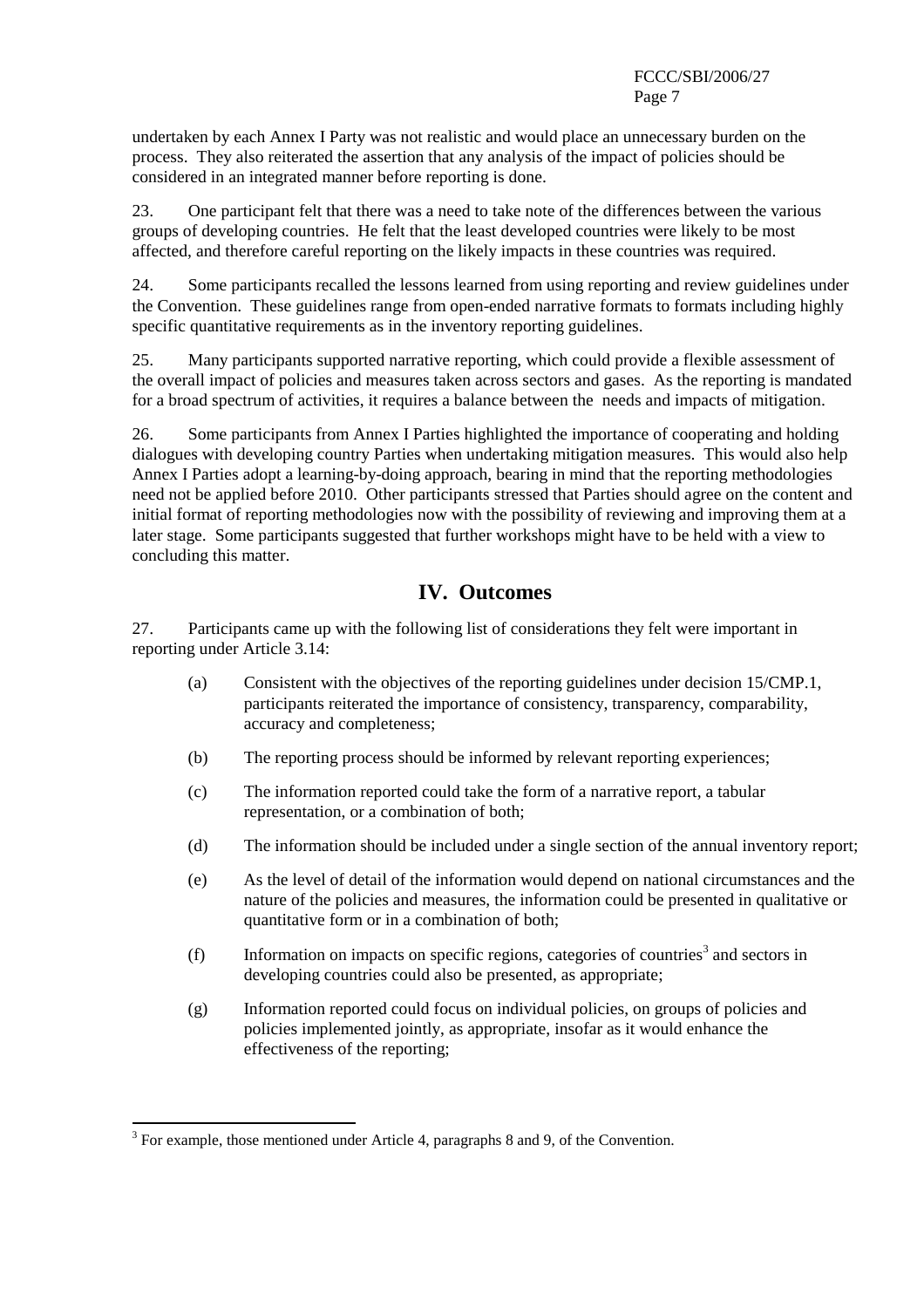Page 8

- (h) Reporting is needed on broad actions relating to the minimization of social, economic and environmental impacts in accordance with decision 15/CMP.1 (guidelines, paragraph 23). Furthermore, the areas of action under paragraph 24 of the same guidelines constitute an important organizing framework for the reporting effort;
- (i) The assessment and reporting effort is an evolving process with a learning-by-doing approach whereby the process could be improved with time and based on experience gained.

28. Participants were unable to agree on whether it was better to have a tabular format for reporting, a narrative format, or a combination of both; whether the information should be mostly quantitative or qualitative; and the extent to which the information reported should focus on developing countries affected as a whole or on separate categories of countries, regions and/or sectors.